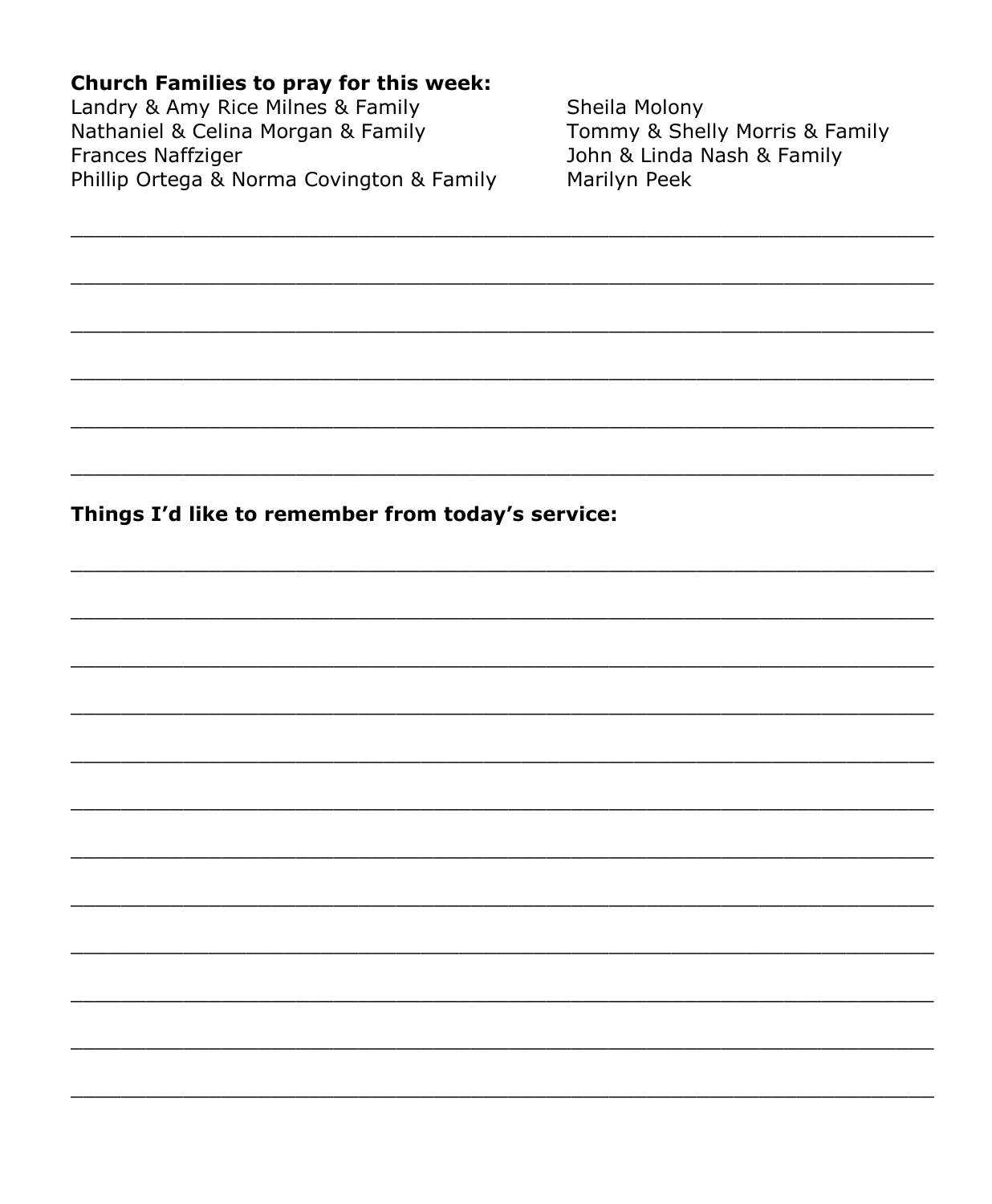#### **Weekly Scripture Readings June 19, 2022**

*John Wesley, the founder of the Methodist movement, instructed us to "stay in love with God" by worshipping, studying scripture, attending Communion, fasting and through public and private prayers. In order to help facilitate daily scripture reading and prayer, this*  insert contains readings for each day as well as a prayer for the week. The scriptures from *Monday through Wednesday reference the readings for the prior Sunday, and Thursday through Saturday reference the scriptures for the following Sunday. We hope that these daily scripture readings and prayer will help you to deepen your relationship with God as we seek to live into our call to be disciples of Christ.* 

 $\_$  , and the set of the set of the set of the set of the set of the set of the set of the set of the set of the set of the set of the set of the set of the set of the set of the set of the set of the set of the set of th

### **Galatians 6:1-10 (NRSV)**

My friends, if anyone is detected in a transgression, you who have received the Spirit should restore such a one in a spirit of gentleness. Take care that you yourselves are not tempted. Bear one another's burdens, and in this way you will fulfil the law of Christ. For if those who are nothing think they are something, they deceive themselves. All must test their own work; then that work, rather than their neighbor's work, will become a cause for pride. For all must carry their own loads. Those who are taught the word must share in all good things with their teacher. Do not be deceived; God is not mocked, for you reap whatever you sow. If you sow to your own flesh, you will reap corruption from the flesh; but if you sow to the Spirit, you will reap eternal life from the Spirit. So, let us not grow weary in doing what is right, for we will reap at harvest time, if we do not give up. So then, whenever we have an opportunity, let us work for the good of all, and especially for those of the family of faith.

#### **Luke 10:1-11, 16-20 (NRSV)**

After this the Lord appointed seventy others and sent them on ahead of him in pairs to every town and place where he himself intended to go. He said to them, 'The harvest is plentiful, but the laborers are few; therefore, ask the Lord of the harvest to send out laborers into his harvest. Go on your way. See, I am sending you out like lambs into the midst of wolves. Carry no purse, no bag, no sandals; and greet no one on the road. Whatever house you enter, first say, "Peace to this house!" And if anyone is there who shares in peace, your peace will rest on that person; but if not, it will return to you. Remain in the same house, eating and drinking whatever they provide, for the laborer deserves to be paid. Do not move about from house to house. Whenever you enter a town and its people welcome you, eat what is set before you; cure the sick who are there, and say to them, "The kingdom of God has come near to you." But whenever you enter a town and they do not welcome you, go out into its streets and say, "Even the dust of your town that clings to our feet, we wipe off in protest against you. Yet know this: the kingdom of God has come near." 'Whoever listens to you listens to me, and whoever rejects you rejects me, and whoever rejects me rejects the one who sent me.' The seventy returned with joy, saying, 'Lord, in your name even the demons submit to us!' He said to them, 'I watched Satan fall from heaven like a flash of lightning. See, I have given you authority to tread on snakes and scorpions, and over all the power of the enemy; and nothing will hurt you. Nevertheless, do not rejoice at this, that the spirits submit to you, but rejoice that your names are written in heaven.'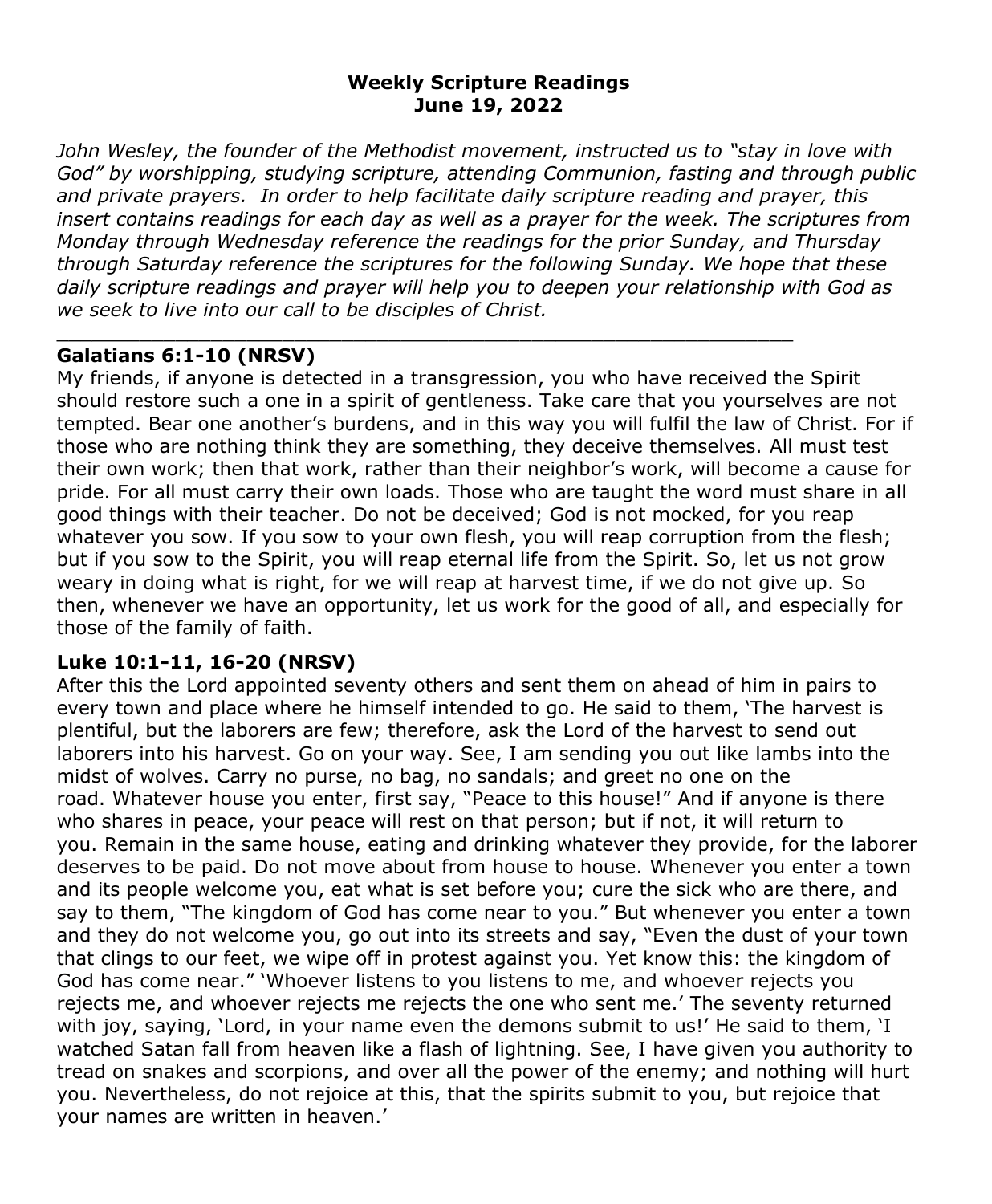### **Psalm 30 (NRSV)**

*A Psalm. A Song at the dedication of the temple. Of David.* I will extol you, O LORD, for you have drawn me up, and did not let my foes rejoice over me. O LORD my God, I cried to you for help, and you have healed me. O LORD, you brought up my soul from Sheol, restored me to life from among those gone down to the Pit. Sing praises to the LORD, O you his faithful ones, and give thanks to his holy name. For his anger is but for a moment; his favor is for a lifetime. Weeping may linger for the night, but joy comes with the morning. As for me, I said in my prosperity, 'I shall never be moved.' By your favor, O LORD, you had established me as a strong mountain; you hid your face; I was dismayed. To you, O LORD, I cried, and to the LORD I made supplication: 'What profit is there in my death, if I go down to the Pit? Will the dust praise you? Will it tell of your faithfulness? Hear, O LORD, and be gracious to me! O LORD, be my helper!' You have turned my mourning into dancing; you have taken off my sackcloth and clothed me with joy, so that my soul may praise you and not be silent. O LORD my God, I will give thanks to you forever.

# **2 Kings 5:1-14 (NRSV)**

Naaman, commander of the army of the king of Aram, was a great man and in high favor with his master, because by him the LORD had given victory to Aram. The man, though a mighty warrior, suffered from leprosy. Now the Arameans on one of their raids had taken a young girl captive from the land of Israel, and she served Naaman's wife. She said to her mistress, 'If only my lord were with the prophet who is in Samaria! He would cure him of his leprosy.' So Naaman went in and told his lord just what the girl from the land of Israel had said. And the king of Aram said, 'Go then, and I will send along a letter to the king of Israel.' He went, taking with him ten talents of silver, six thousand shekels of gold, and ten sets of garments. He brought the letter to the king of Israel, which read, 'When this letter reaches you, know that I have sent to you my servant Naaman, that you may cure him of his leprosy.' When the king of Israel read the letter, he tore his clothes and said, 'Am I God, to give death or life, that this man sends word to me to cure a man of his leprosy?